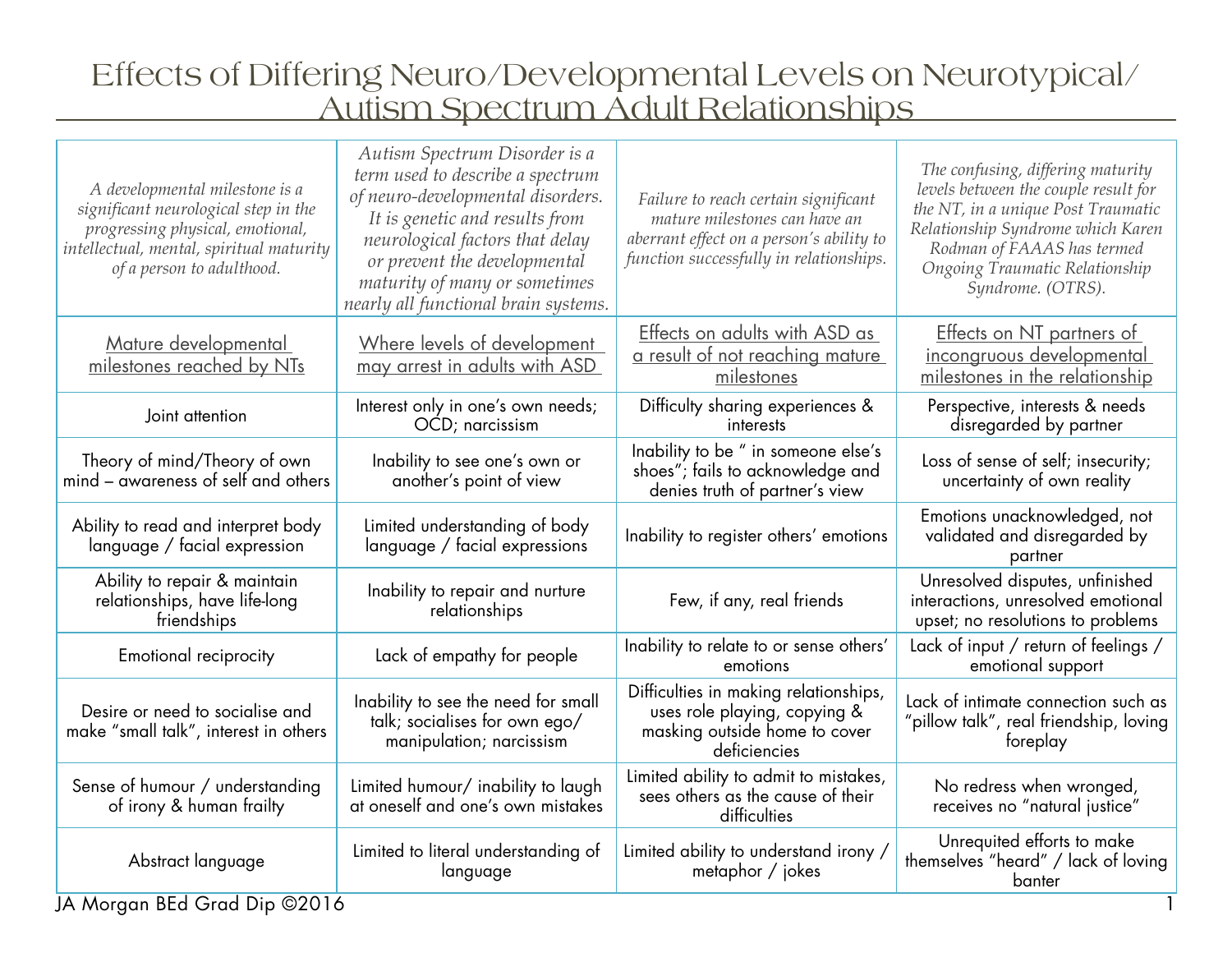| Desire to share own and others'<br>interests                       | Obsession with own interests; OCD                                                                                                    | Difficulty sharing anything                                                                                                                                                    | Loneliness in the relationship, few<br>shared positive memories                                                                                                     |
|--------------------------------------------------------------------|--------------------------------------------------------------------------------------------------------------------------------------|--------------------------------------------------------------------------------------------------------------------------------------------------------------------------------|---------------------------------------------------------------------------------------------------------------------------------------------------------------------|
| Ability to generalise learning to<br>new situations                | Rigid compartmentalisation of<br>concepts                                                                                            | Inflexibility in learning new ways<br>and growing                                                                                                                              | Unacknowledged and non-<br>validated perspectives                                                                                                                   |
| Abstract thinking; higher order<br>thinking skills                 | "Concrete" thinking, lacking<br>schema changes after childhood;<br>lacking insight/inferences/<br>extrapolation skills               | Little appreciation of "hidden"<br>meaning in life; unable or very<br>slow/unwilling to learn new ways<br>of being                                                             | Denial of truth; "gaslight"<br>phenomenon; self-doubt                                                                                                               |
| Imagination and ability to dream of<br>possibilities               | Solitary imagination                                                                                                                 | Tendency to remain "stuck in a rut"<br>in life                                                                                                                                 | Reduction and narrowing of life<br>experiences                                                                                                                      |
| Development of auditory skills and<br>articulate verbal skills     | Deficient oral / aural<br>communication with receptive /<br>expressive language difficulties                                         | Tendency to misinterpret others'<br>intentions; uses non-sequiteur                                                                                                             | Object of misunderstandings<br>producing self-doubt/ confusion                                                                                                      |
| Takes responsibility for own actions                               | Blames others for problems /<br>mistakes; lack of insight into own<br>responsibility                                                 | Inability to acknowledge or learn<br>from mistakes; belief in own<br>superiority; always right despite<br>evidence                                                             | Falsely blamed, develops strong<br>anger arising from injustice and<br>false accusations                                                                            |
| Ability to share problems and<br>concerns as a means to solve them | Inability to share problems<br>or foresee consequences and<br>possibilities                                                          | Tendency to get into problem<br>situations; "Mr Magoo" Syndrome;<br>oblivious to turbulence of problems                                                                        | Requirement socially / emotionally<br>to fix the unconsidered<br>consequences                                                                                       |
| Social conscience, sense of "fair<br>play" and natural justice     | Undeveloped social conscience<br>& overly strict adherence to own<br>rules; narrowly focussed, unable to<br>interpret nuance in life | POSSIBLE psychopathic,<br>sociopathic or criminal behaviour,<br>black and white attitude to life;<br>extreme zeal for perceived<br>righteous pursuits or power; "god-<br>like" | Exposure to insufficient or unsafe<br>conditions / dismissal of concerns<br>and reality, may feel intimidated<br>& humiliated; affected by family<br>violence/abuse |
| Ability to react & act spontaneously                               | Inappropriate responses or no<br>response                                                                                            | Awkwardness, lack of caring in<br>family and social situations; poor<br>parenting                                                                                              | Deficiency of positive feedback or<br>assistance                                                                                                                    |
| Innate knowledge about social<br>behaviour                         | Lack of real understanding of social<br>behaviour                                                                                    | Desire for isolation or over<br>socialisation                                                                                                                                  | Undesired isolation, lack of<br>options for full participation in life;<br>controlled, narrow social life                                                           |
| Comfort, pleasure & pain in<br>sensory experiences                 | Sensory overload or unawareness                                                                                                      | Excess or avoidance of appropriate<br>touch & physical contact                                                                                                                 | Deficiency of human physical<br>contact; enforced/deliberate<br>celibacy or uncomfortable assault                                                                   |
| Intuition about life; innate knowing                               | Lack of intuition                                                                                                                    | Lack of common-sense                                                                                                                                                           | Obligation to repair social gaffes &<br>misunderstandings by partner                                                                                                |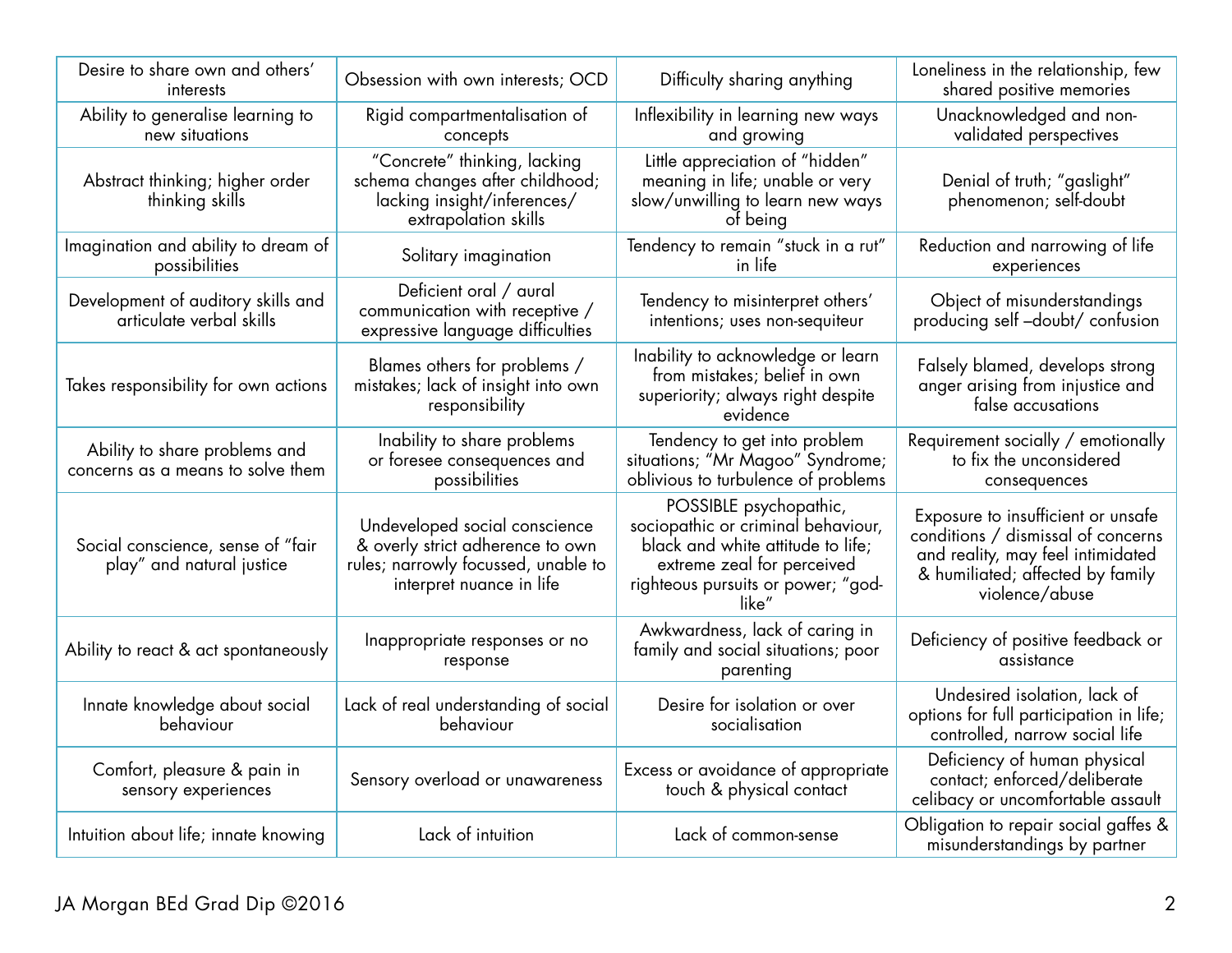| Balanced development of emotional<br>and intellectual skills                                   | Development of intellectual skills<br>over emotional skills                                  | Interactions limited to intellectual<br>responses unless prompted                                                                                        | Feelings of being socially mimicked<br>and depended upon, as a social<br>"seeing-eye dog" & surrogate parent                                                                 |
|------------------------------------------------------------------------------------------------|----------------------------------------------------------------------------------------------|----------------------------------------------------------------------------------------------------------------------------------------------------------|------------------------------------------------------------------------------------------------------------------------------------------------------------------------------|
| Ability to show love and respect<br>in tone of voice, eyes, treatment of<br>others             | Limitation to "gifts of service"                                                             | Cold and unloving behaviour, lack<br>of compassion, lack of empathy                                                                                      | Object of manipulation, intermittent<br>reward; experiences fear with loss<br>of trust in the relationship & self                                                            |
| Attachment to people, places and<br>things                                                     | Lack of attachment to people                                                                 | Attitude that others are dispensable                                                                                                                     | Unrequited love; lose self-esteem, feel<br>unappreciated, manipulated, used                                                                                                  |
| Reflection and insight into self                                                               | Lack of sense of self in relation to<br>others                                               | Inability to reflect on own life                                                                                                                         | Obligation to solely accommodate<br>partner's needs without compromise<br>or negotiation                                                                                     |
| Ability to make decisions using<br>emotions and intellect                                      | Uncertainty of own feelings about<br>things                                                  | Poor decision making / naiveté                                                                                                                           | Hopelessness in seeking partner's<br>opinions or commitment                                                                                                                  |
| <b>Executive functioning</b>                                                                   | Lack of organisational skills; prompt<br>dependence or complete control                      | Inability to navigate complex<br>processes and use forethought to<br>perceive consequences; passive<br>aggression                                        | Obligation to prompt or fulfil<br>partner's neglected duties                                                                                                                 |
| Ability to prioritise tasks and multi-<br>task                                                 | Limited to one task at a time,<br>usually a special interest, strict<br>routine or obsession | Neglect of urgent responsibilities /<br>panic                                                                                                            | Obligation to solve urgent disasters<br>alone and for partner                                                                                                                |
| Context awareness, fast intuition;<br>unconscious cognition                                    | Context blindness; mindblindness;<br>lack intuition                                          | Prompt dependent; inability to<br>react/behave/adapt spontaneously<br>to different social contexts/changes<br>or making necessary exceptions to<br>rules | Obligation to remind and prompt<br>with cues each time; confusing<br>interactions & conversations; feeling<br>not understood                                                 |
| Able to generalise implicitly and<br>explicitly on global and local tasks                      | Unable to generalise learning                                                                | Inability to adapt appropriate<br>strategies when particular<br>responses/ behaviours are essential                                                      | Feels the need to constantly guide<br>and assist their partner to avoid<br>embarrassment for their spouse                                                                    |
| Physical co-ordination                                                                         | Poor fine/ gross motor skills;<br>Tourette's; hand flapping                                  | Unusual gait, unco-ordinated<br>movement, tics; inappropriate facial<br>expressions; immature attempts at<br>"play"                                      | Senses the unusual movements and<br>facial expressions as intimidation.                                                                                                      |
| Mature ability to control thoughts,<br>emotions, words, actions according<br>to circumstances. | Lack of impulse control,<br>uncontrolled meltdowns,<br>inappropriate anger; rage cycle       | ADHD, ADD, OCD, tantrums;<br>manipulates and controls others<br>by fear, anger, anxiety, verbal/<br>physical violence; possible<br>depressive symptoms   | Living with constant stress, fear,<br>unresolved anger, domestic abuse<br>and violence. Death by a thousand<br>paper cuts. Ongoing Traumatic<br>Relationship Syndrome (OTRS) |